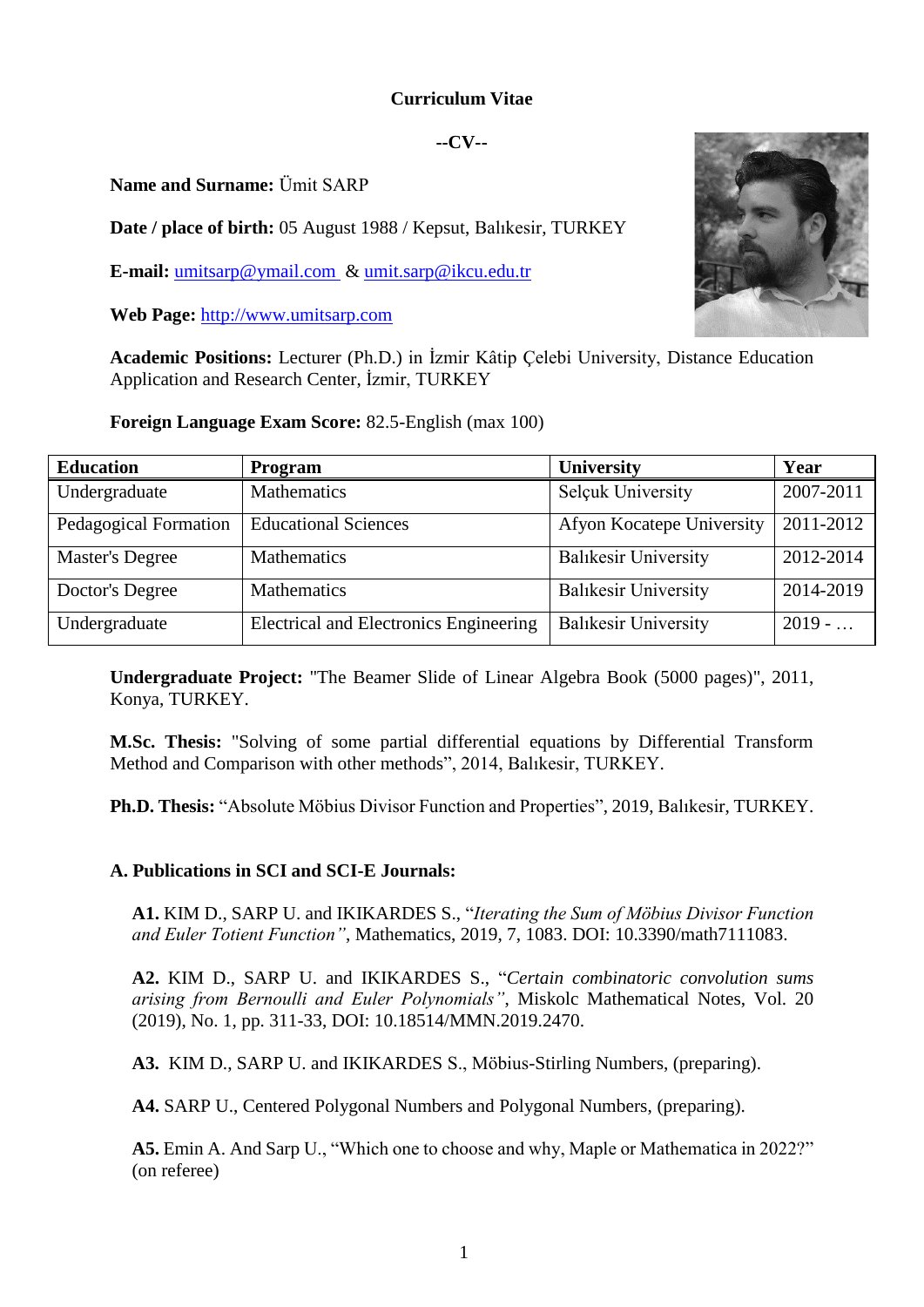### **B. Publications in ESCI and TÜBİTAK-ULAKBİM Journals:**

**B1.** SARP U., EVIRGEN F. and IKIKARDES S., "*Applications of differential transformation method to solve systems of ordinary and partial differential equations",* J. BAUN Inst. Sci. Technol., 20(2), 135-156, (2018). DOI:10.25092/baunfbed.423145. (TR)

**B2.** SARP U., Visualizing connections between types of polygonal number, The Mathematical Gazette, (accepted for March 2023 issue.) (ESCI)

**B3.** EMIN A. and SARP U., Simple Continued Fractions for Centered Polygonal Numbers, Transactions of A. Razmadze Mathematical Institute, (accepted for 2022.) (ESCI)

#### **C. National Organization Duties:**

**C1.** SARP U., Balıkesir Büyükşehir Belediyesi ve Karesi İlçe Belediyesi, Matematik Cepte; Mobil Cihaz Uygulaması*"*, 2015-… Balıkesir, TURKEY. (Committee Member)

#### **D. International Organization Duties:**

**D1.** SARP U., The 24th International Conference of Jangjeon Mathematical Society, July 20-23 2011, Konya, TURKEY. (Website and Printed Images)

**D2.** SARP U., International Congress in Honour of Professor Hari M. Srivastava, August 23-26, 2012 Bursa, TURKEY. (Committee Member)

**D3.** SARP U., International Conference on Algebra in Honour of Patrick Smith and John Clark's 70th Birthdays, August 12-15 2013, Balıkesir, TURKEY. (Committee Member)

**D4.** SARP U., International Congress in Honour of Professor Ravi P. Agarwal at The Auditorium at the Campus of Uludag University, June 23-26 2014, Bursa, TURKEY. (Committee Member)

**D5.** SARP U., Introductory Workshop on Modular Methods in Diophantine Equations, September 08-11, 2014, Bilecik, TURKEY. (Committee Member)

**D6.** SARP U., 2<sup>nd</sup> International Conference on Algebra in Honour of Leonid BOKUT and Surender K. JAIN, August 26-29 2016, Balıkesir, TURKEY. (Committee Member)

**D7.** SARP U., International Autumn School on Computational Number Theory October 30 2017 – November 03 2017, Izmir Institute of Technology, İzmir, TURKEY. (Poster Design)

**D8.** SARP U., International Workshop on Elliptic Curves, Modular Forms and Langlands Functoriality, 10-11 May 2018, Bilecik, TURKEY. (Poster Design)

**D9.** SARP U., Summer School, Explicit and Computational Approaches to Galois Representations, July 3-7 2018, University of Luxembourg, LUXEMBOURG. (Poster Design)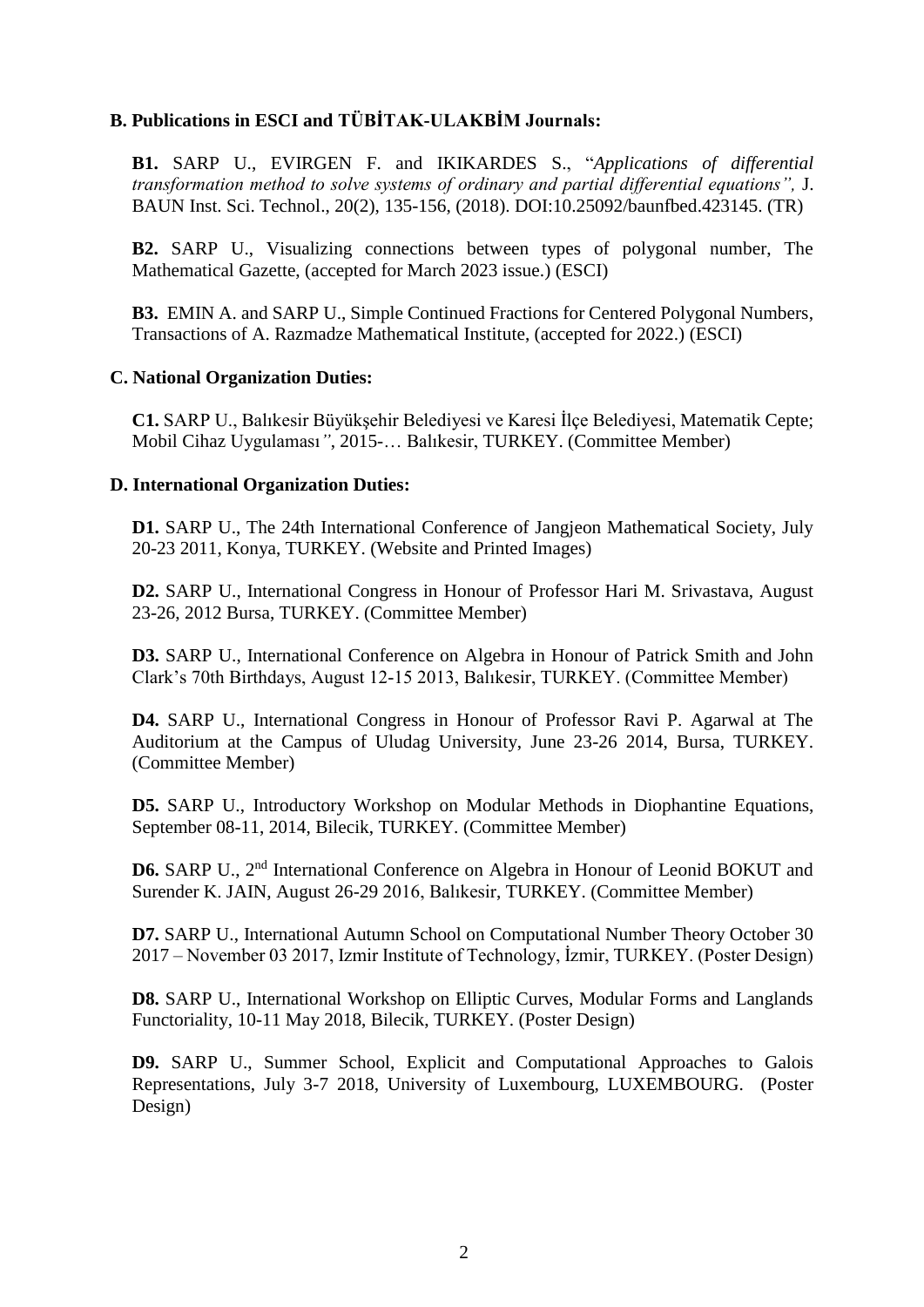**D10.** SARP U., Friendly Workshop on Diophantine Equations and Related problems (FWDERP-2019), July 6-8 2019, Bursa Uludağ University, Bursa, TURKEY. (Committee Member)

#### **E. National Conferences:**

**E1.** SARP U., 3. Ulusal Konya Ereğli Kemal Akman Meslek Yüksek Okulu Tebliğ Günleri, April 2011, Konya, TURKEY.

### **F. International Conferences:**

**F1.** SARP U., (KURTULDU Y.) *"Using of GAP (Groups, Algorithms and Programming) in some semigroups",* The 24th International Conference of Jangjeon Mathematical Society, July 20-23 2011, Konya, TURKEY.

**F2.** SARP U., Recent Trends in Nonlinear Partial Differential Equations and Applications, May 28-30 2014 Trieste, ITALY.

**F3.** SARP U., (IKIKARDES S.) *"On Solving Some Partial Differential Equations"*, International Congress in Honour of Professor Ravi P. Agarwal at The Auditorium at the Campus of Uludağ University, June 23-26 2014, Bursa, TURKEY.

**F4.** SARP U., (KIM D., IKIKARDES S.) *"A Study of Properties of the Absolute Möbiüs Divisor Function and Their for Leaf Veins"*, International Workshop on Mathematical Methods İn Engineering, Çankaya University, April 27-29 2017 Ankara, TURKEY.

**F5.** SARP U., (KIM D., IKIKARDES S.) *"The Shifted Absolute Möbiüs Divisor Function and Euler phi-function",* 4th International Conference on Recent Advances in Pure and Applied, Istanbul Commerce University, May 11-15 2017 Kuşadası, Aydın, TURKEY.

**F6.** SARP U., (KIM D., IKIKARDES S.) "Some Application about Möbiüs Function", International Conference on Pure and Applied Mathematics ICPAM 2018, September 11-13 2018, Van, TURKEY.

**F7.** SARP U., "Centered Polygonal Numbers and Polygonal Numbers", International Symposium on Current Developments in Fundamental and Applied Mathematics Sciences ISCDFAMS, May 23-25 2022, Erzurum, TURKEY.

# **G. Projects:**

**G1.** SARP U., (IKIKARDES S.) supported by the Scientific Research Projects Unit of Balikesir University, Project number 2014/155, *"Solving of some partial differential equations by Differential Transform Method and Comparison with other methods (M.Sc. thesis Project)",* 26 March 2014 Balıkesir, TURKEY.

**G2.** SARP U., (IKIKARDES S.) supported by the Scientific Research Projects Unit of Balikesir University, Project number 2017/20, *"Möbiüs Function Sum and Relation of Polygon Numbers (PhD Thesis Project)",* 2019, Balıkesir, TURKEY.

# **H. Courses Thought:**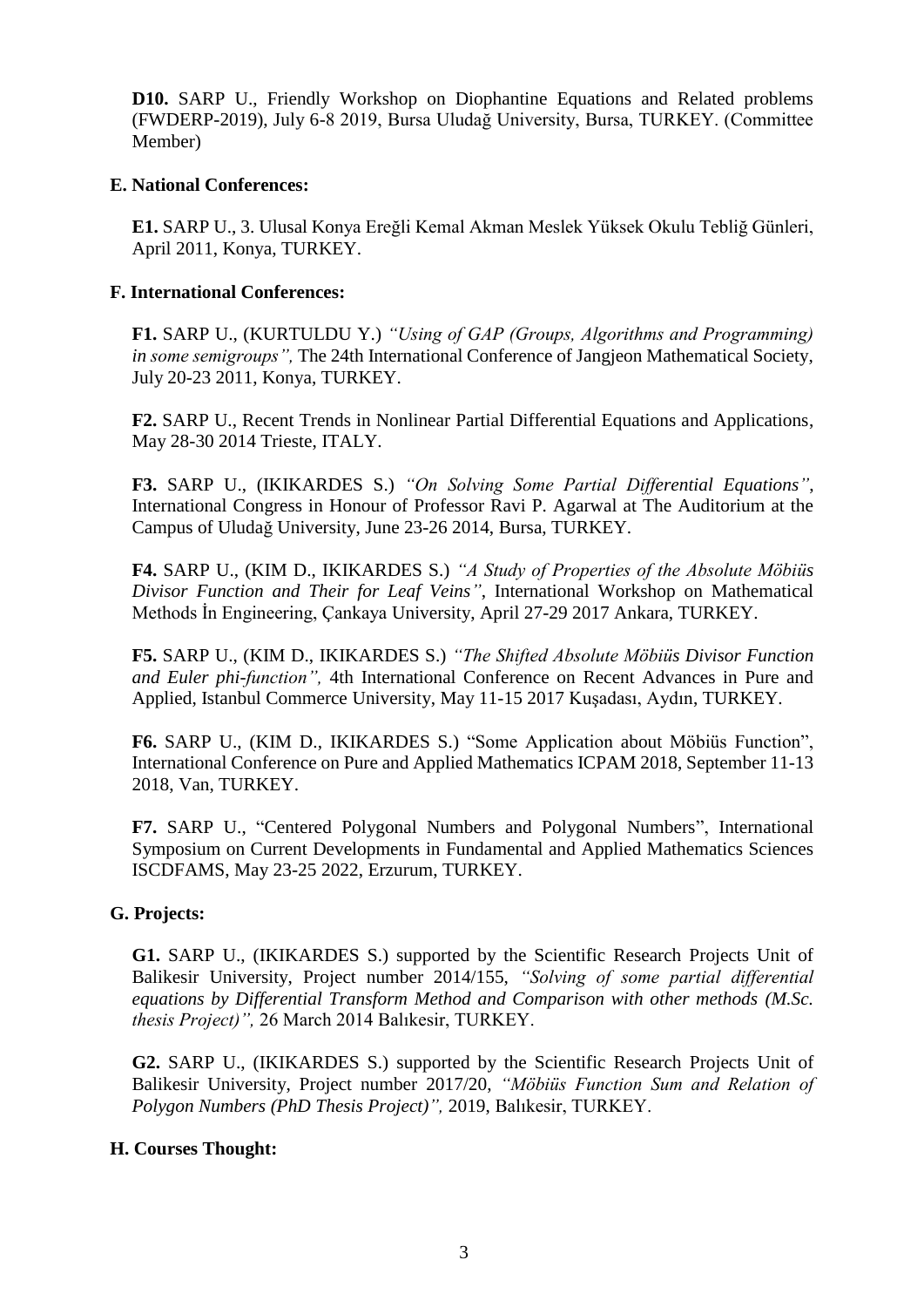**H1.** COG 110, 2020-2021: Statistics for Geography and Earth Sciences**.**

**H2.** COG 110, 2021-2022: Statistics for Geography and Earth Sciences**.**

# **I. Certificates:**

**I1.** Google Academy, *"Eğitim Semineri*", 26 March 2011 Konya, TURKEY.

**I2.** Serper Bilgisayar Kursu-Balıkesir, *"Web Tasarım (Dreamweaver, Photoshop, CorelDraw, Fireworks)",* 02 March 2013 Balıkesir, TURKEY.

**I3.** Serper Bilgisayar Kursu-Balıkesir, "*Delphi*", 29 April 2013 Balıkesir, TURKEY.

**I4.** Serper Bilgisayar Kursu-Balıkesir, *"Visual C# 2010",* 06 August 2013 Balıkesir, TURKEY.

**I5.** Serper Bilgisayar Kursu-Balıkesir, *"MS SQL SERVER"*, 10 September 2013 Balıkesir, TURKEY.

**I6.** Serper Bilgisayar Kursu-Balıkesir,*".NET",* 10 September 2013 Balıkesir, TURKEY.

**I7.** Serper Bilgisayar Kursu-Balıkesir, *"Bilgisayar Programcılığı (MEB onaylı)",* 07 October 2013 Balıkesir, TURKEY.

**I8.** Sakarya Üniversitesi Sürekli Eğitim Merkezi, *"İş ve Meslek Danışmanlığı Mesleki Yeterlilik Belgesi"*, 07 Ocak 2014 Sakarya, TURKEY.

**I9.** UniCertificate (Universal Certificate), *"SolidWorks"*, 04 Şubat 2014 TURKEY.

**I10.** Sakarya Üniversitesi Sürekli Eğitim Merkezi, *"Bilgi İşlem Destek Elemanı Mesleki Yeterlilik Belgesi"*, 10 September 2014 Sakarya, TURKEY.

**I11.** Balıkesir Büyükşehir Belediyesi ve Karesi ilçe Belediyesi, *Matematik Cepte Mobil Cihaz Uygulaması Desteği Teşekkür Belgesi"*, 22 October 2016 Balıkesir, TURKEY.

**I12.** Serper Bilgisayar Kursu-Balıkesir, Mikro Ticaret ve Muhasebe Uygulamaları Standart Eğitim Belgesi, 2013 Balıkesir, TURKEY.

# **J. Academical Positions:**

**J1.** Social Security Inspector, Social Security Institution, 2016-2020,

**J2.** Asst. Prof. Dr., Mathematics,

# **Programs:**

**Office;** good **Maple;** good **Latex;** good **Matematica;** good **Visual C# 2010;** good **Dreamweaver;** good **Photoshop;** good **CorelDraw;** quite good